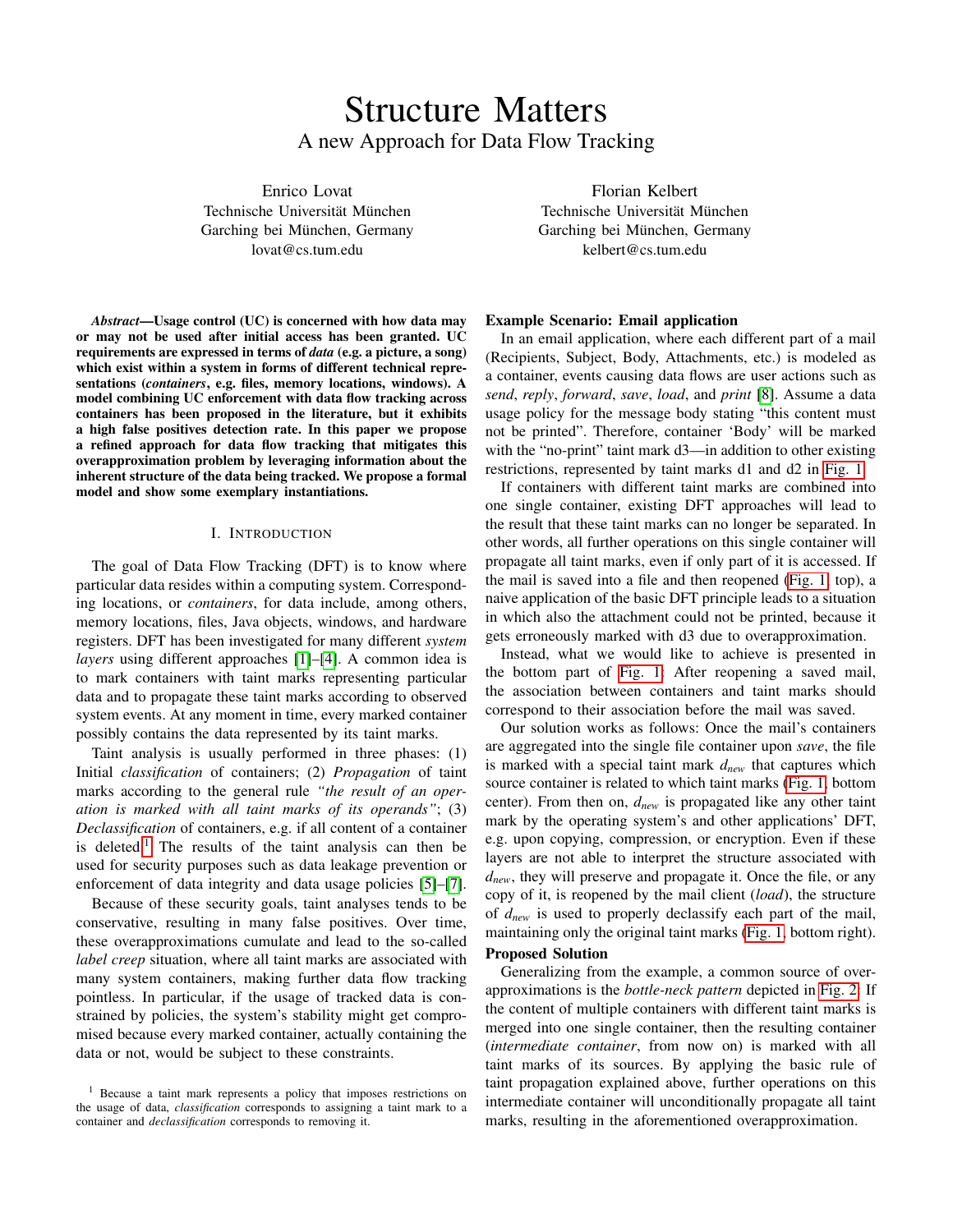

<span id="page-1-0"></span>Fig. 1. Result of tracking the flow of data while saving a mail to a file and reopening it with (above) and without (below) the use of structured taint marks.

Other scenarios in which the bottleneck pattern can be observed include: compression of several files into one archive and subsequent decompression, copy-pasting data via the clipboard, and transferring content via pipes or sockets. In all of them, each destination container (like a file extracted from an archive) should only be tainted with the taint marks of one specific source (the same file before compression), rather than with all taint marks of the intermediate container (archive file).

Our solution builds on one central observation common to all of these scenarios: there exists a pair of dual *merge* and *split* operations. While a *merge* operation (such as *save*) aggregates content from different sources into one intermediate container, like *c* in [Fig. 2,](#page-1-1) the corresponding *split* operation (such as *load*) reads the same content and separates it into multiple containers, each matching exactly one of the source containers.

The solution we propose is a generic model for data flow tracking that, in correspondence of a merge operation, marks the intermediate container with a special *structured taint mark* that represents all taint marks of the source containers. Such taint mark is then leveraged by split operations to propagate only selected taint marks to each destination, thus effectively *declassifying* the destination containers. This mitigates the label creep issue by decreasing the amount of false positives.

Note that a trivial solution for the email example is to embody the taint mark as additional content in the file while saving, and to use this information at loading time. Because we



<span id="page-1-1"></span>Fig. 2. Bottle-neck pattern.

believe that DFT analysis should not interfere with the original behavior of the system, our solution achieves the same result in a *transparent* way, *never* changing the actual content. The reasons behind this choice are that (a) adding to the content may compromise its integrity or make it unusable (e.g. if a file is signed, adding content would invalidate the signature), and (b) this way our model is generic enough to be applicable at any layer and does not depend on the technical representation of a container nor on how taint marks can be embodied.

Also note, that the precision of our analysis for the intermediate container is equivalent to that of basic taint propagation (cf. §[III-C\)](#page-3-0); the reduction in terms of false positives is in the destination containers of the split operation.

Before performing *declassification*, however, we must make sure that the structured taint mark associated with an intermediate container is *valid*: the structured taint mark must not have been propagated due to overapproximations, and the integrity of the intermediate container's content must be assured; if this is not the case, we fall back to basic taint propagation. To this end we perform additional integrity checks.

Problem. We tackle the problem of label creep in taintbased data flow tracking analyses.

Solution. We propose a generic model for taint-based dataflow tracking of structured data. Our model can be instantiated for different contexts at different system layers.

Contribution. We see our contribution in the first generic solution for event-based structured data-flow tracking. Our model *transparently* builds, propagates, and uses taint marks that reflect the inherent structure of data without semantic analysis of the tracked content. With minimal assumptions on the system and without modifying the number or the granularity of events or containers, we can increase the precision of existing DFT analyses and mitigate the label creep problem.

Assumptions. We assume the existence of dual merge and split events as explained above. These events (i) must be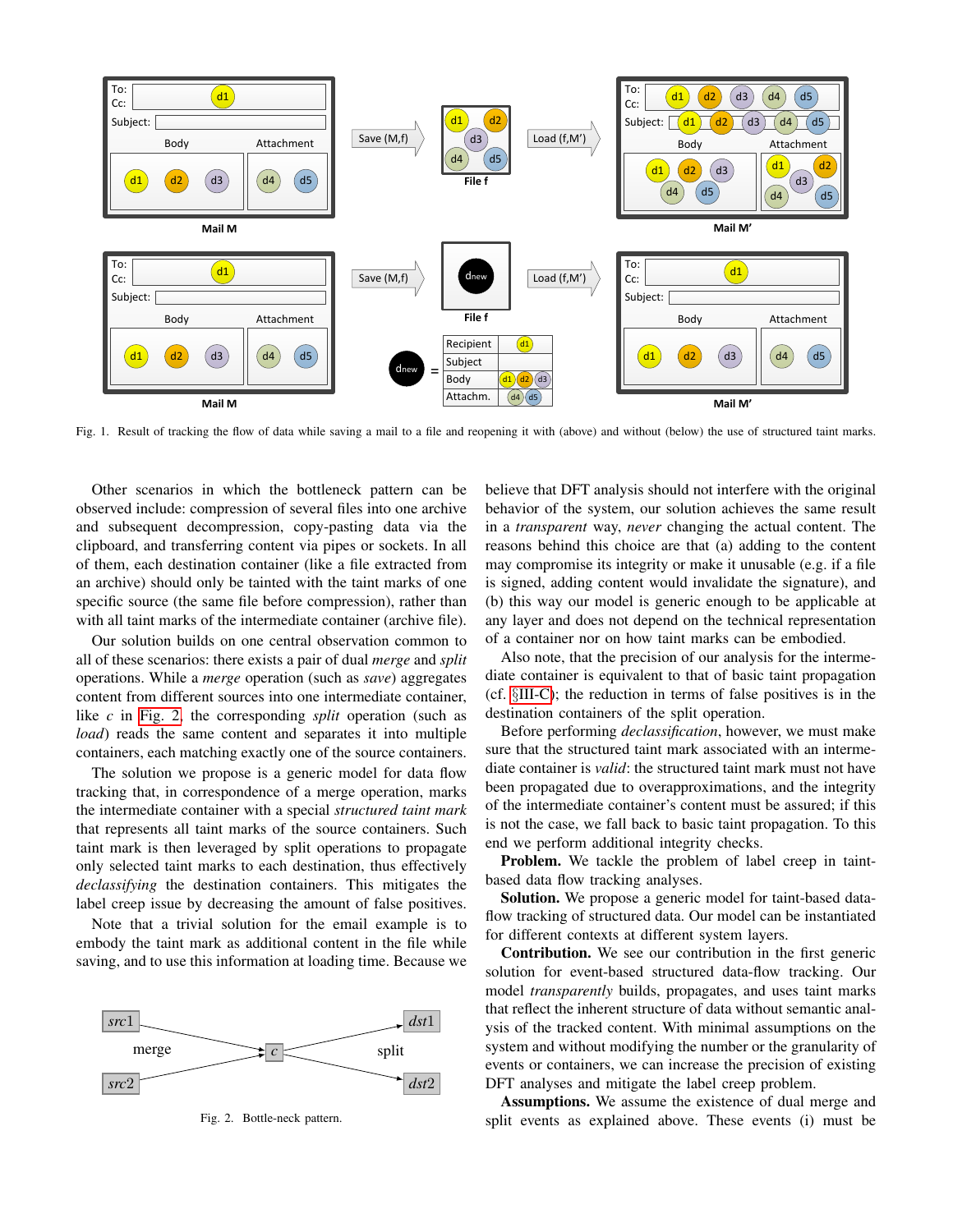detectable and identifiable at runtime, (ii) must have clearly defined semantics, in particular in terms of how they propagate data, (iii) must be trusted, i.e. there must exist confidence that they behave according to the expected semantics.

Structure. We introduce the formal model underlying our work in §[II.](#page-2-0) §[III](#page-2-1) presents our model, formally defining structured taint marks, describing how the structure is constructed, and how it can be used for declassification. §[IV](#page-3-1) describes instantiations of the model; §[V](#page-3-2) compares our work to existing solutions; §[VI](#page-4-5) concludes and discusses remaining challenges.

## II. FORMAL MODEL

<span id="page-2-0"></span>We base our model on a model for generic data flow tracking from the literature [\[7\]](#page-4-3). A system is described as a tuple

## $(D, E, C, F, V, \text{partial}, \text{checksum}, \Sigma, \sigma_0, \varrho)$

where  $D$  is the set of data taint marks,  $E$  is the set of system events, C is the set of containers, and  $F = F_C \cup F_P$  is the set of identifiers, where  $F_C$  is a set of container names and  $F_P$ is a set of identifiers for parts of data structures (explained in more detail in §[III-A\)](#page-2-2), also called partIDs.

 $partial: C \mapsto F_P$  assigns partIDs to containers. We use it in split operations to decide which part of a structured taint mark corresponds to a destination container. In the model partId is an oracle, while §[IV](#page-3-1) describes possible instantiations of it.

 $checksum: (C \times D) \rightarrow V$  is another oracle that computes a checksum of the content of a specific container (e.g. the hash of a file), with V the set of all possible checksum values. The set of system states  $\Sigma = (t, struct, checkList)$  is defined as (1) a *taint function* of type  $t: C \to \mathbb{P}(D)$ , describing which container is marked with which taint marks; if two containers are marked with the same taint mark, they are (possibly) two different representations for the same abstract data;

(2) a *structure function* of type  $struct: D \to \mathbb{P}(F_P \times \mathbb{P}(D)),$ mapping taint marks to a structure, cf. §[III;](#page-2-1)

(3) a *checklist* checkList  $\subseteq \mathbb{P}(D \times V)$ , used to check whether a certain structured taint mark is valid, cf. §[III.](#page-2-1)

 $\sigma_0 = (\emptyset, \emptyset, \emptyset) \in \Sigma$  is the initial state. The transition relation  $\rho \subseteq \Sigma \times E \to \Sigma$  is the core of the model, as it encodes how  $\sigma \in \Sigma$  must be updated in case an event occurs.

## III. STRUCTURED DATA FLOW TRACKING

## <span id="page-2-2"></span><span id="page-2-1"></span>*A. Structured Taint Marks*

Sometimes data presents an inherent structure: a mail has a recipient, a subject, and a body; a story is divided into chapters and sections; a song into chorus and verses, etc. Although sometimes this structure is reflected by the container in which the data is stored, conceptually it remains a property of the data rather than the container. Data structure is preserved even when its concrete representation is "obfuscated", e.g. by means of compression. For this reason, our model binds the structure to the data (i.e. the taint mark) rather than to the container.

More precisely, if some data has an inherent structure, we associate its taint mark with a set of partIDs  $\{partID_1, \ldots, partID_n\} \subseteq F_P$ , each of which is in turn associated with a set of taint marks. The rationale is that these partIDs identify the different parts of the structured data ('Recipient', 'Subject', 'Body', 'Attachment' in [Fig. 1\)](#page-1-0), whilst the associated taint marks represent the data items associated with the corresponding part (e.g., d4 and d5 for 'Attachment'). Formally, the relation between each taint mark and its structure is given by the function  $struct: D \to \mathbb{P}(F_P \times \mathbb{P}(D)).$ 

Associating the structure with the taint mark rather than a container has the advantage that the taint mark is then propagated independently of the type of containers in which the content is actually stored and independently of whether operations on such containers are aware of the structure or not. This allows us to easily reuse DFT event semantics described in earlier work  $[1]$ ,  $[2]$ ,  $[5]$ ,  $[7]$ ,  $[9]$ , and thus to seamlessly integrate with existing DFT instantiations at different system layers. Only the semantics of those events that correspond to merge and split operations need to be updated.

Note, that our model allows us to nest structured taint marks. Also note, that if a container *c* is marked with a structured taint mark *d*, then if  $\sigma.struct(d) = \{(p_1, \{d_1\}), (p_2, \{d_2\})\}\$ the restrictions imposed by  $d_1$  and  $d_2$  both apply to  $c$ .

### *B. Merge Operations*

Some scenarios allow to mitigate overapproximations by leveraging additional information about merge operations. In our terminology, merge operations are special system events that (1) aggregate data from multiple sources into a single destination container, (2) have corresponding dual *split operations*, and (3) allow us to infer information about the structure of data. The latter usually comes from external knowledge about the system, e.g. the fact that process 'zip' is an archiver. The inferred structure is associated with a new structured taint mark for the destination container (i.e. the intermediate container in a bottleneck pattern).

Formally, a merge operation  $me(SRC, dst)$  merges the content of the set of source containers  $SRC \subseteq C$  into the single destination container  $dst \in (C \backslash SRC)$  in a structured way. This means that all taint marks associated with all source containers are grouped into multiple (possibly overlapping) sets, each of which is identified by a partID. The partIDs are derived by some properties of the set  $SRC$ , e.g. the name of the containers, and they are captured by the layer-specific function  $partId : C \mapsto F_P$ . At the model level, we use partId as an oracle to determine which parts of a structured taint mark correspond to which destination container of a split operation. The implementation of  $partId$  is instantiation-specific, cf.  $\S IV$  $\S IV$ for some examples. In contrast, the semantics of any *merge* event me can be described in a generic way:

$$
\forall \sigma, \sigma' \in \Sigma, \forall \, SRC \subseteq C, \forall \, dst \in C \setminus SRC :\n(\sigma, me(SRC, dst), \sigma') \in \varrho\n\Rightarrow \sigma'.t (dst) = \sigma.t (dst) \cup \{d_{new}\}\n\sigma'.struct(d_{new}) = \{(partId(c), \sigma.t(c)) \mid c \in SRC\}\n\sigma'.checkList = \sigma.checkList \cup\n\{(d_{new}, checksum(dst, d_{new}))\}\n\{(d_{new}, v) \mid v \neq checksum(dst, d_{new})\}
$$

where *dnew* represents a previously unused taint mark and σ.*t*, σ.struct and σ.checkList indicate, respectively, the taint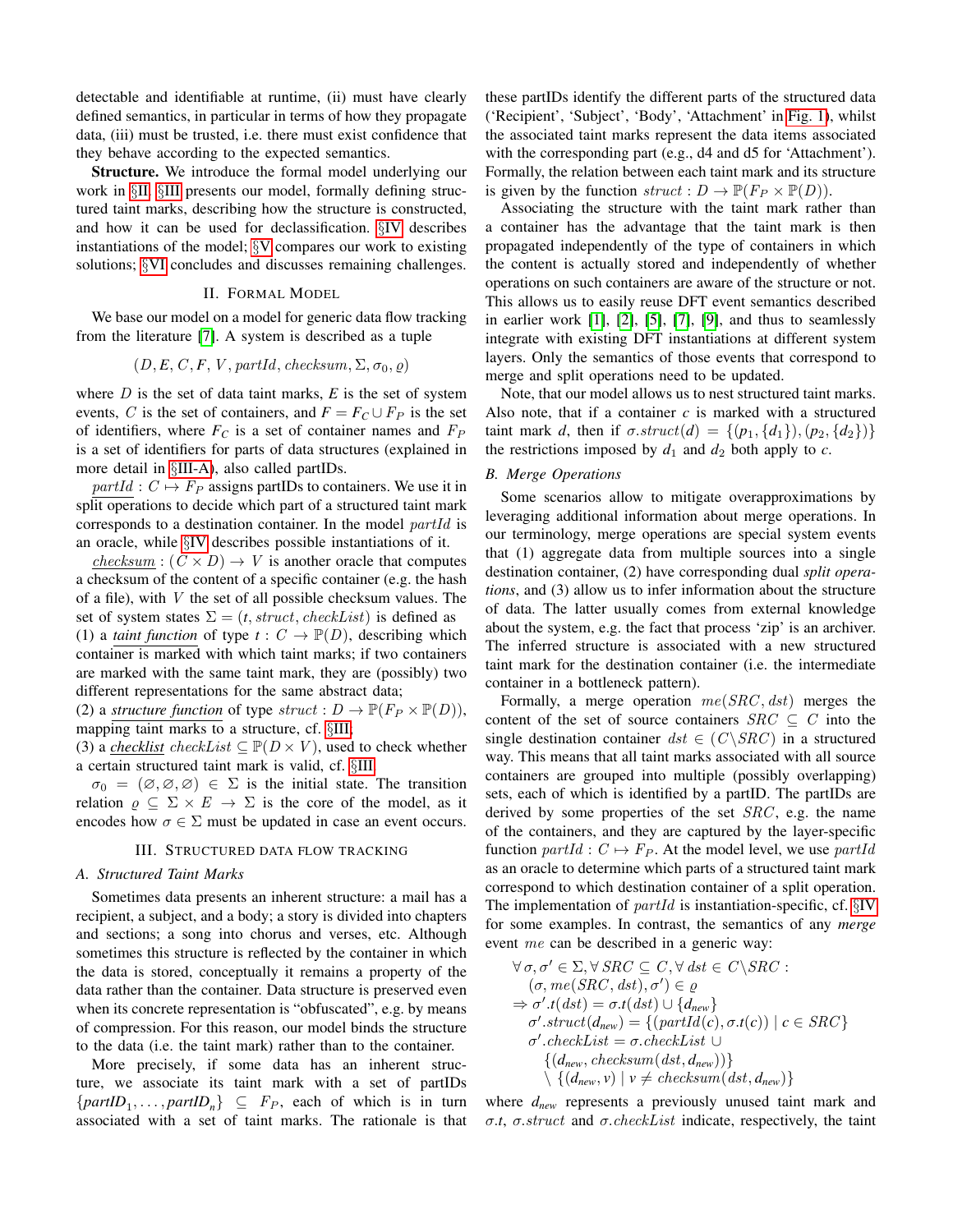function, the structure function, and the checklist of state  $\sigma$ . Performing a merge operation requires updating the list of valid checksums, which is why we replace all old checksum values of  $(dst, d_{new})$  with the new checksum value.

While we implicitly assumed merge operations to be atomic, a merge operation might be composed of multiple subsequent events. In this case, the structure must be built incrementally; this more complex case is work in progress (§[VI\)](#page-4-5).

## <span id="page-3-0"></span>*C. Split Operations*

A split operation  $se(src, DST)$  is the dual of a corresponding merge operation. It propagates the content of one source container  $src \in C$  to a set of destination containers  $DST \subseteq C$ . In the bottleneck pattern, the source container src corresponds to the intermediate container. In contrast to normal taint propagation events, split operations leverage the fact that the source container is marked with a structured taint mark. As this structure was built based on information about the corresponding merge operation, split operations use this additional information to declassify the destination containers DST. In other words, split operations do not necessarily propagate all taint marks associated with the source container src to all destination containers DST, but only selected taint marks to selected containers.

For this reason, split operations do not follow the conservative approach of overapproximating data flows. Instead, they perform selected declassification of the destination containers, thus mitigating the label creep problem. Which taint marks are in fact propagated to which destination containers is determined by applying the *partId* function to each destination container. If the result is such that a corresponding partID exists in one of the source container's structured taint marks, only the taint marks related to this partID are propagated; if no such match is found, all taint marks are blindly propagated, which is equivalent to basic taint propagation. Formally:

$$
\forall \sigma, \sigma' \in \Sigma, \forall \, src \in C, \forall \, DST \subseteq C \setminus \{src\} : \n(\sigma, se(\text{src}, \text{DST}), \sigma') \in \varrho \n\Rightarrow \forall \, \text{dst} \in \text{DST}, \forall \, d \in \sigma.t(\text{src}) : \n\sigma'.t(\text{dst}) = \n\begin{cases}\n\sigma.t(\text{dst}) \cup D' & \text{if } (\text{partId}(\text{dst}), D') \in \sigma.\text{struct}(d) \land \n(d, \text{checksum}(\text{src}, d)) \in \sigma.\text{checkList} \n\sigma.t(\text{dst}) \cup \{d\} & \text{otherwise}\n\end{cases}
$$

Note, that if  $(d, checksum(src, d))$  is not in  $\sigma. checkList$ , the integrity of the source container has been compromised and we fall back to basic taint propagation.

Let us call  $closure(c)$  the set of all taint marks associated with a container *c*—either *directly* via tainting function *t*, or *indirectly*, i.e. as part of a structured taint mark which, in turn, is directly or indirectly associated with *c*. Note, that whenever a restriction is associated with a taint mark *d*, it applies to every container *c* that is marked with *d*, either directly  $(d \in t(c))$  or indirectly  $(d \in closure(c))$ . Considering the mail example from [Fig. 1,](#page-1-0) it is thus irrelevant from a precision perspective whether we taint the intermediate file container with  $d_{new}$  or with  $\{d_1, \ldots, d_8\}$ . The enhanced precision is only achieved at the time of the split operation.

## IV. INSTANTIATIONS

<span id="page-3-1"></span>The model we have described is applicable to any scenario similar to the described mail example, where applicationspecific DFT is combined with tracking at the operating system layer. However, there are more situations in which our model can improve the precision of basic taint propagation.

Consider the action of copy-and-pasting multiple data within an application. Although the system clipboard will preserve the structure of the content, if the clipboard is modeled as a single container [\[5\]](#page-4-2), [\[8\]](#page-4-4), it will behave as an intermediate container in the bottleneck pattern and propagate all taint marks of the sources to all destination containers. In this case the event "copy" ("paste") corresponds to a merge (split) operation. The instantiation of  $partial$  is applicationspecific: for a spreadsheet application it would map the cells to their 'coordinates', while for a word processor it would work on internal identifiers of sections, paragraphs, or words.

Similarly, consider a DFT analysis for the operating system [\[1\]](#page-4-0), where containers are files, pipes and memory locations, and events are system calls. Unless there exists a ded icated monitor for the application, whenever a process reads from a file, its memory gets tainted with all taint marks of that file. These taint marks will then be propagated to every file the process writes. However, if we consider the special case of an *archive* process such as 'zip', the extraction (split) of an archive should propagate to each extracted file only the taint marks that were associated with it at the moment the archive was created (merge), rather than all taint marks associated with the archive file. Function *partId* would map source and destination containers using their relative filenames.

Our model also applies in distributed scenarios, e.g. if many files are transferred over a TCP connection. While existing solutions [\[9\]](#page-4-7) explain how to propagate the taint marks from one system to another, the communication channel behaves like the intermediate container in the bottle-neck pattern. In this scenario, the merge operation would be the sequence of read (from files) and write (to the socket) events observed on the "sender" side, whereas the split operation corresponds to the dual sequence on the "receiver" side. In a simple file transfer scenario, function *partId* would map source and destination containers using filenames.

In all these examples, a simple hash of the content or a set of hash values for the different parts of the content could be used for the checksum function, to guarantee that the content to-be-split exactly matches the one at the moment of merge.

## V. RELATED WORK

<span id="page-3-2"></span>Several techniques have been proposed for dynamic taint analysis, usually tailored to one specific system layer, like a programming language (Java [\[10\]](#page-4-8), Perl [\[11\]](#page-4-9), PHP [\[12\]](#page-4-10)), a particular application (Internet Explorer [\[13\]](#page-4-11), Mozilla Thunderbird [\[8\]](#page-4-4)), a service (ESB [\[14\]](#page-4-12)), an operating system [\[15\]](#page-4-13), [\[16\]](#page-4-14) or a certain hardware/machine level code. In this last